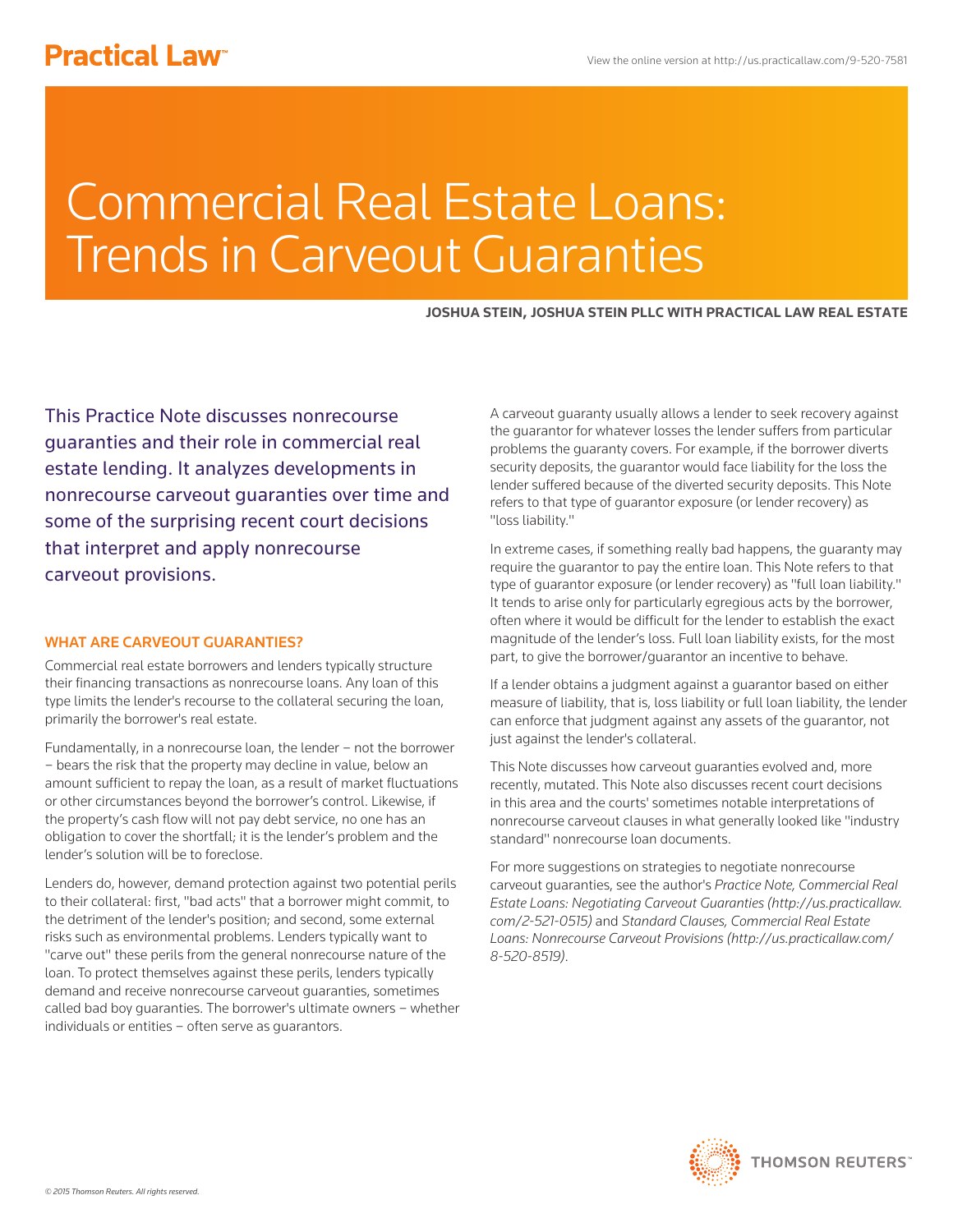# WHY NONRECOURSE LOANS MAKE SENSE FOR COMMERCIAL REAL ESTATE

# **LENDER'S PERSPECTIVE**

A typical commercial real estate lender decides to fund a loan only after determining that the collateral can support the contemplated financing, usually with room to spare.

In a nonrecourse mortgage loan, the lender accepts the risk that the borrower might default, which is the borrower's option and right. If that happens, the lender can foreclose and take or sell the collateral. That is the risk and the very strong remedy that the lender owns. Nonrecourse loans contemplate that the lender relies on the foreclosure process (and other rights and remedies), and ultimately the right to take the collateral, rather than on anyone's credit, including the credit and personal assets of the borrower's ultimate principals.

Commercial real estate lenders accept the risks and benefits of nonrecourse financing for many reasons. They live without the comfort of a creditworthy borrower because they take comfort from their collateral, typically for these reasons:

- A lender estimates the value of the real property collateral and lends significantly less than full market value. This limit on the loan amount gives the lender a cushion against problems and surprises.
- A lender underwrites the mortgaged property to try to fully understand its characteristics and issues. The lender identifies and tries to mitigate property-related risks and ultimately gains comfort that the income of the collateral supports the debt service on the lender's loan and would also support the debt service on a hypothetical loan that the borrower could eventually obtain to refinance the current lender's loan.
- Loan documents require extensive reporting and monitoring, often with mechanisms so the lender can take greater practical control of the collateral if the lender sees trouble ahead.
- The right to foreclose gives the lender an extraordinarily powerful remedy: the ability to acquire or sell property whose value should significantly exceed the amount of the lender's entire loan (or at least did at the time of the closing). Lenders traditionally relied on that remedy as the main event if a borrower did not perform.

Finally, if a lender wants to stay competitive in the market for traditional long-term financing on stabilized real property, the lender needs to offer nonrecourse loans, because that is what the other lender down the street will offer.

# **BORROWER'S PERSPECTIVE**

Commercial real estate borrowers demand nonrecourse loans for some of the reasons suggested above for lenders (see *Lender's Perspective*). For a borrower, though, the most fundamental reason to demand a nonrecourse loan relates to preserving the borrower's ability to "walk away" from the property should a borrower ever deem it necessary to do so. In such circumstances, nonrecourse financing means the borrower does not need to keep "feeding" an investment that has turned out badly. A borrower can limit its exposure, and give up the collateral to the lender.

Borrowers also demand nonrecourse loans because, under complex tax rules, these types of loans allow investors to fully deduct depreciation arising from their real property. Those rules say that if a loan is nonrecourse, then investors can claim their share of the debt as part of their investment in the collateral, something they possibly cannot do otherwise. That investment becomes the starting point for depreciation deductions. Unless investors can claim a substantial investment in the real estate for tax purposes, the investors may find themselves unable to take substantial depreciation deductions. Collectively, and not only to protect depreciation deductions, US tax law principles give real estate investors a major reason to want nonrecourse financing. Those tax law principles are complex and outside the scope of this Note.

In the world of securitized lending, nonrecourse loans help achieve marketability and successful execution. Nonrecourse loans are easier for rating agencies and bond buyers to understand and assess because they depend on real estate, which is considered relatively easier to underwrite, rather than on a guarantor's credit, which is harder to underwrite. If a guarantor signs only a carveout guaranty, the underwriting of that guarantor's credit does not assume central importance in the overall analysis that the securitization process requires.

For more information about securitized commercial real estate loans, see *Practice Note, Commercial Mortgage-backed Securities (CMBS) Finance: Overview (http://us.practicallaw.com/9-583-9145)*.

# EVOLUTION OF NONRECOURSE CARVEOUT CLAUSES

Even before the real estate recession of the early 1990s, commercial real estate lenders knew that although nonrecourse loans generally made sense for real estate financing, lenders faced certain limited risks for which they wanted recourse beyond their collateral.

# **NONRECOURSE CARVEOUT GUARANTIES IN THE 1980S**

A commercial real estate loan that closed in the 1980s may have included a general nonrecourse clause, followed by a short list of carveouts. A typical nonrecourse carveout clause from the 1980s might have looked like this:

"Notwithstanding the foregoing nonrecourse provisions, Borrower shall be personally liable to Lender for any and all monetary losses imposed upon or incurred by or asserted against Lender and directly or indirectly arising out of or in connection with Borrower's: (i) obligations under the Section of the Mortgage captioned Environmental Matters; (ii) acts or omissions constituting fraud or misrepresentation in applying for the Loan or in supplying information or documents to Lender; (iii) misappropriation or misapplication of any insurance proceeds, condemnation awards, or security deposits; or (iv) waste."

This sample clause is brief and makes only the borrower, not any guarantor, personally responsible for the carveouts listed. If the borrower was a general partnership with an individual general partner (which sometimes still occurred in the 1980s), then the liability would have flowed through to that individual. Borrowers could and did prevent personal liability by using corporate general partners.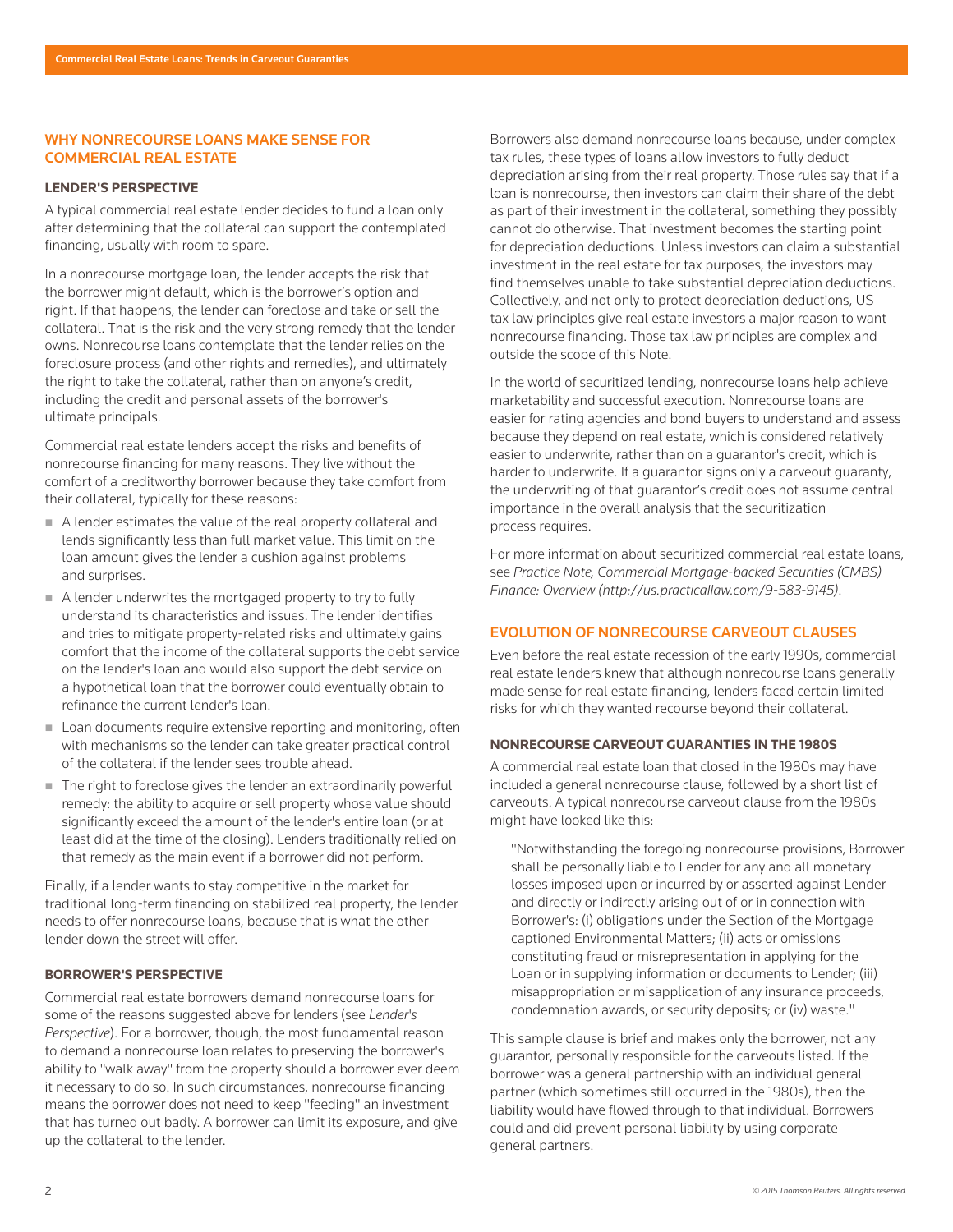Although each nonrecourse carveout in the sample clause relates to a serious matter, each of the carveouts:

- $\blacksquare$  Is straightforward and simple.
- **In Is readily comprehensible.**
- Describes events within the borrower's control, except in the case of environmental risks.
- **EXTENDING** Limits the carveout liability to whatever loss the lender actually suffered from a particular bad event with no suggestion that anyone ever becomes personally liable for the entire loan.

#### **REAL ESTATE DEPRESSION OF THE 1990S**

The real estate depression of the early 1990s taught lenders that traditional nonrecourse clauses did not respond well to collapsing real estate values and aggressive borrowers. Lenders and borrowers learned that if a borrower wanted to fight, the borrower could drag out the loan enforcement process for years, culminating at some point in a bankruptcy filing, which would take another year or two. In that time, the borrower could "milk" the property by using rental income to pay for its fight with the lender rather than to cover maintenance, repairs, real estate taxes, insurance premiums, operating costs and debt service.

Although nonrecourse lenders would eventually still recover (or sell) their collateral in most cases, they had no claim against anything or anyone else beyond their impaired collateral. They had no meaningful source of compensation for the delay, deterioration, lost revenues and other problems they experienced through the drawnout process of foreclosure, lender liability litigation and often a lastminute bankruptcy filing just before the foreclosure sale.

In response, when commercial real estate financing began its cyclical recovery in the middle of the 1990s, lenders started to revisit and rethink their nonrecourse clauses in light of lessons learned from the loan defaults of the early 1990s. As nonrecourse carveouts developed further in the mid-1990s, they:

- Went beyond making the borrower liable for the carveouts, but also started to require guaranties of the carveouts from the principals, because lenders recognized that if a borrower is a single purpose entity (SPE), then it lacks any meaningful assets to back carveout liability. The only assets the borrower has have already been mortgaged to the lender, so a carveout claim against the borrower gives the lender nothing the lender did not already have.
- Expanded from loss liability, where the quarantor faced personal liability only for the lender's actual losses suffered, and moved toward full loan liability, where the guarantor faced full liability for the entire loan if certain very bad events occurred.
- Expanded to cover a wide range of borrower acts and external risks, ranging from the serious to the trivial.

Ultimately, in response to the real estate depression of the early 1990s, carveout guaranties went far beyond the original intent and motivations for nonrecourse carveouts and the industry agenda that drove them.

#### **A WIDER RANGE OF POTENTIAL MISFORTUNES**

As part of that process, lenders tried to make guarantors liable for a wide range of misfortunes that might befall the transaction, most within the borrower's control. Lenders then identified a few of those potential misfortunes as being so egregious that if they ever occurred, the guarantor not only had to make the lender whole for any losses suffered (loss liability), but also faced full loan liability.

These full loan liability carveouts – originally intended to ensure that the borrower did not destroy the collateral or otherwise misbehave – eventually became a dire threat for guarantors. Over time, as the list of carveouts grew, it seemed a lender could offer a rationale to make almost every obligation in the loan documents a nonrecourse carveout. Most of these were loss liability carveouts, but some became full loan liability carveouts. To some degree, carveout liability eclipsed mortgage foreclosure as the lender's main remedy if bad things happened.

#### **Loss Liability Carveouts**

Depending on the negotiations, loan documents in the late 1990s started to include a long list of bad acts that could trigger loss liability carveouts. These bad acts included the borrower's failure to:

- Deliver books and records to the lender after foreclosure.
- Pay brokerage commissions, closing costs or commitment fees.
- Comply with laws, often with special attention to grand new legislative schemes, such as the Americans with Disabilities Act of 1990, which caused particular concern.
- Reimburse the lender for costs of successfully enforcing the loan after default, including any transfer taxes.
- $\blacksquare$  Indemnify the lender as the loan documents required.
- Pay insurance premiums.
- Pay yield maintenance payments.
- Comply with restrictions on entering into, amending leases or accepting prepaid rent.
- Pay mechanics' liens.
- Apply rental income first to pay property expenses and debt service.
- **Maintain security deposits in trust.**
- Comply with loan prohibitions on removing personal property collateral.
- Repair (and sometimes even maintain) the property.
- Pay real estate taxes.
- Comply with leasing restrictions.
- Comply with the Employee Retirement Income Security Act of 1974 (ERISA).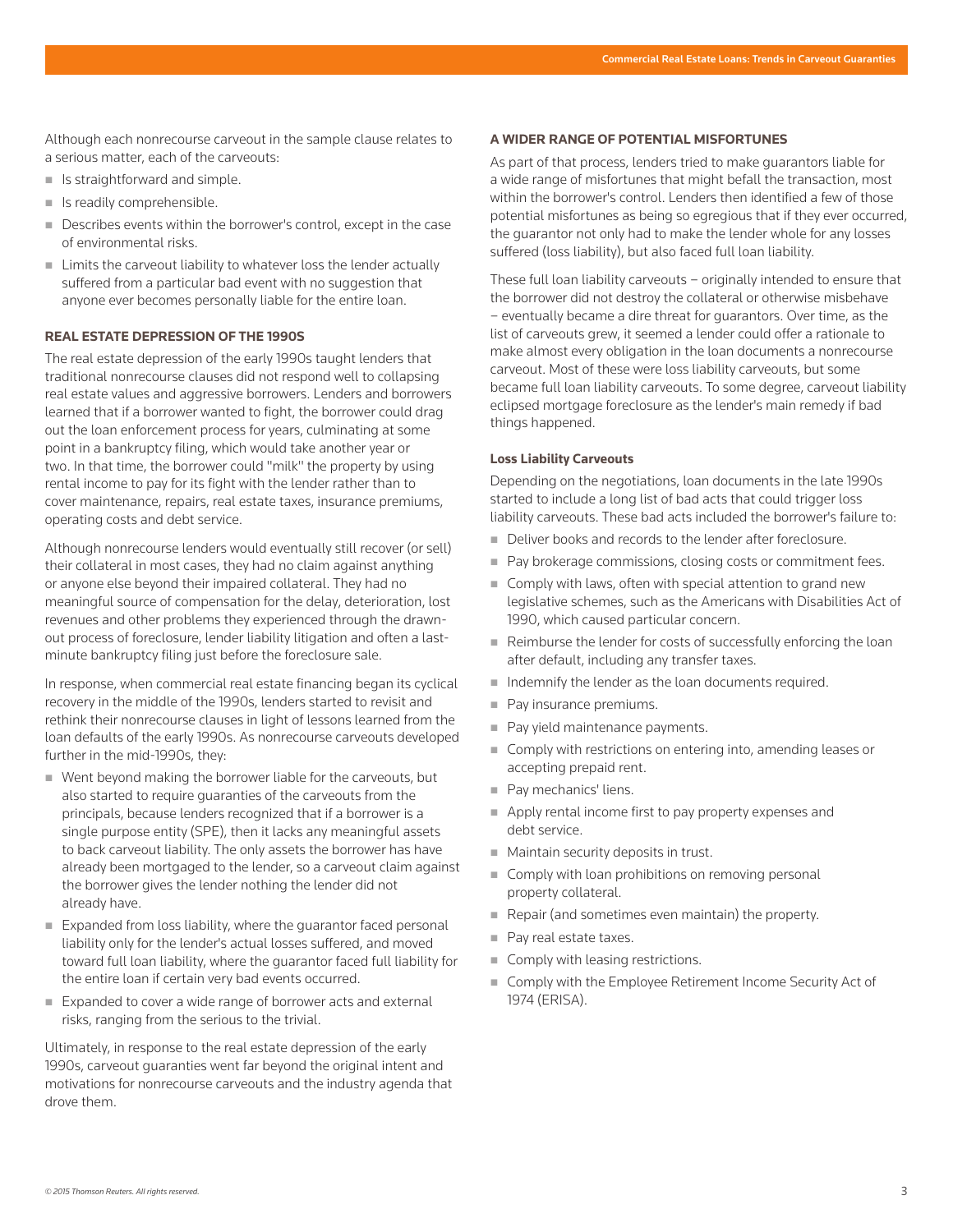Other new loss liability carveouts required the guarantor to make the lender whole if the borrower:

- Becomes subject to any forfeiture of the collateral under criminal forfeiture laws, even if the borrower had nothing to do with the forfeiture, such as because it arose from a tenant's illegal activities.
- Interferes with the lender's attempts to collect rent after default.
- Defends against the lender's enforcement proceeding (but perhaps only if the borrower's defenses failed or were frivolous).

## **Full Loan Liability Carveouts**

Depending on the negotiations between the guarantor and lender, a guarantor sometimes assumed full loan liability for the entire loan in certain cases. Full loan liability could arise, for example, if the borrower:

- Conveys the property in violation of transfer restrictions in the loan documents.
- Obtains secondary financing in violation of the loan documents.
- Files voluntary bankruptcy (or, later, colludes with an involuntary bankruptcy filing).
- Defaults under a ground lease securing the loan.
- Claims a partnership between borrower and lender.
- Breaches covenants intended to assure the borrower remained an SPE and would not be consolidated into a hypothetical bankruptcy proceeding of the borrower's parent company.

Each full loan liability carveout arose from some risk (or issue) that could fundamentally alter either, or both, of the:

- Nature or existence of the lender's collateral.
- Risk profile of the transaction to the lender.

Often, the lender could not quantify the loss the lender would suffer if one of these acts or events occurred and hesitated to establish only a loss liability carveout. Instead, the lender made these risks full loan liability carveouts, in the belief and hope that this would motivate the carveout guarantor to use its control of the borrower to assure that none of these really bad events ever happened.

As commercial real estate finance moved from the "originate and hold" model to the "originate and sell" model, whether for securitization or just to another investor, loan originators sometimes felt that they needed to keep broadening their nonrecourse carveouts to help with their subsequent loan sales.

Borrowers and guarantors came to accept nonrecourse carveouts and their endless expansion and increasing complexity, because guarantors tended to assume they could readily avoid any exposure. They could, after all, easily assure that the borrowers they controlled did not do "bad things" or, in the case of full loan liability carveouts, "really bad things." Except for carveouts for external events that created a "hot button" risk for lenders such as environmental problems, everyone knew nonrecourse carveouts caught only "bad boys" in their net. The nonrecourse carveouts gave borrowers an incentive to be "good boys," but no one expected "good boys" to face liability under the carveouts.

## SURPRISING DECISIONS IN RECENT CASES

Litigation growing out of the 2008 financial crisis recently showed the commercial real estate world that the ever-expanding intricacies of modern loan documents have unintentionally made nonrecourse carveouts so broad, and at the same time so intricate and convoluted, that a court can interpret them in a way very different from the deal theory, dynamics and overall intentions that originally drove nonrecourse financing.

Based on interpretations of these types, the carveouts can sometimes make the guarantor liable for the entire loan when no one ever would have expected such liability to arise. The commercial real estate finance industry has universally accepted the logic of nonrecourse financing as described above, and the recent cases completely contradict that logic.

In all the decided cases summarized in this Note, the loan documents looked like "typical" nonrecourse loan documents, where:

- The lender was supposed to own the risk of the borrower's insolvency (except voluntary or collusive involuntary bankruptcy) and property-related distress.
- The nonrecourse carveouts were intended only to prevent the borrower from doing bad things.

It did not turn out that way in some of the recent decisions (see *Unfavorable Cases for Guarantors*).

The underlying theory of nonrecourse financing assumes that lenders, and not borrowers, own the risk of adverse market conditions, reductions in cash flow, marketplace declines of real estate values and other real estate risks that might turn out to make the collateral less valuable than the parties hoped. Lenders mitigate that risk through the protective and conservative measures discussed earlier in this Note, including, above all, careful underwriting.

Marketplace participants generally believe that nonrecourse carveouts are intended only to prevent borrowers and guarantors who control them from doing bad things to the collateral or the lender. Carveouts are not supposed to give lenders all-purpose protection against ordinary marketplace declines and a variety of ordinary borrower defaults triggered by ordinary problems with the collateral.

More recently, lenders and opportunistic purchasers of defaulted loans have sometimes scoured the nonrecourse carveouts in the loan documents and found that they can stretch the language in ways that make guarantors personally liable for the entire loan under exactly the kinds of circumstances that market participants assumed and believed represented risks that lenders, not borrowers or guarantors, bore in any nonrecourse loan.

These recent cases should give any carveout guarantor cause for concern about, and guidance for how to avoid, unexpected and unintended liabilities under nonrecourse carveout guaranties. For a more extensive discussion of these and other recent cases on nonrecourse carveout guaranties, with an emphasis on the many cases that lenders have won, see John C. Murray & Randall L. Scott, *Enforceability of Carveouts to Nonrecourse Loans: An Evolution, 48 ABA Real Property, Trust and Estate Law Journal 1 (Fall 2013)*. The authors of this article regularly update it.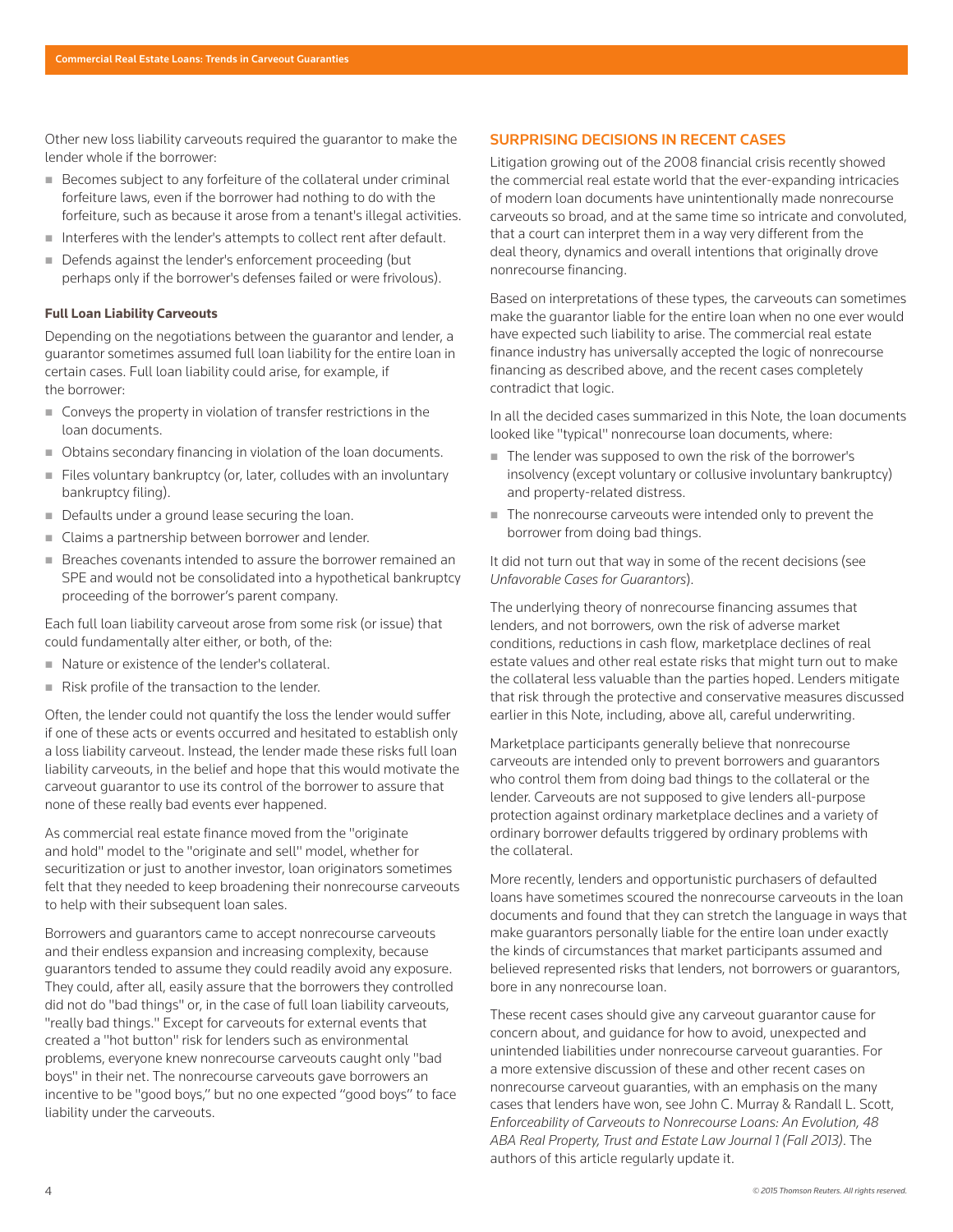#### **UNFAVORABLE CASES FOR GUARANTORS**

Of the recent court decisions that have stunned guarantors and the real estate financing marketplace, including both borrowers and loan originators, the two most notable examples come from Michigan. Those cases, along with two from New Jersey and Indiana, produced surprising results for carveout guarantors. One can expect to see more cases like these, although we are also seeing a number of cases that have turned out favorably for guarantors.

In each of the four cases just mentioned, the specific words of the loan documents, sometimes as embodied in a complex structure of interacting defined terms and cross-references, produced a surprise for the guarantor in the form of unexpected full loan liability as a result of the borrower's financial problems. That happened even though a borrower's financial problems, on their own, were never intended or expected to trigger carveout liability for guarantors under the industry's typical expectations for how nonrecourse carveouts worked.

## **The Cherryland Case**

In *Wells Fargo Bank, NA v. Cherryland Mall Ltd. Partnership*, the Michigan Court of Appeals held that the guarantor faced full loan liability as soon as the borrower became insolvent (*812 N.W.2d 799 (Mich. Ct. App. 2011)*). In this case, the borrower's insolvency arose largely from the burden of the very loan whose nonrecourse status should have protected the guarantor from full loan liability.

The *Cherryland* loan documents required the borrower to remain an SPE. The SPE covenants in the loan documents said that as part of remaining an SPE, the borrower needed to remain solvent. The loan documents provided for full loan liability for the guarantor if the borrower ever stopped complying with the SPE covenants.

When the distressed borrower defaulted on the loan, the court agreed with the first mortgagee plaintiff that the decline in property values made the borrower "insolvent," because the loan amount exceeded the value of the collateral. That, in turn, meant that the borrower did not maintain its SPE status as the loan documents required, which triggered a full loan liability carveout under the guaranty. In essence, the loan became full recourse because of declining property values, even though nonrecourse loans put the risk of any such decline on the lender, not the borrower or the guarantor.

# **The Chesterfield Case**

In *51382 Gratiot Avenue Holdings, LLC v. Chesterfield Development Co., LLC*, the lender asserted full loan liability against the guarantor on a theory not too different from the *Cherryland* case (*2:11-CV-12047, 2012 WL 205843 (E.D. Mich. Jan. 24, 2012)*).

The *Chesterfield* loan documents contained separateness covenants that required the borrower not to "become insolvent or fail to pay its debts and liabilities from its assets as the same shall become due." The court agreed with the lender that the borrower became insolvent when its debts – again including the nonrecourse mortgage loan – exceeded the value of its assets. Thus the borrower violated the separateness covenants, and any violation of the separateness covenants triggered full loan liability.

The guarantor argued that the borrower's nonrecourse obligation to pay the loan by definition could not exceed the value of the collateral and by surrendering the collateral to the lender the borrower discharged the debt. The court disagreed, declaring that the borrower's nonrecourse payment obligation consisted of an obligation to pay the loan in full; the obligation was not limited to the value of the collateral. The court rejected the borrower's concept that, as the court described it, the borrower's obligation to pay the loan continued only until doing so became "financially undesirable or unfeasible" so the borrower could then simply "await a foreclosure action." That rejected view of nonrecourse financing conforms exactly to the commercial real estate industry's view of nonrecourse financing. Indeed, from a business perspective, it is the whole point of nonrecourse financing. But the court ignored it.

In the *Chesterfield* case, the one occasion when "nonrecourse" really matters became the occasion that triggered the guaranty – again, not at all what anyone has in mind for a typical nonrecourse loan.

The guarantor argued, among other things, that the lender's interpretation of the nonrecourse carveout trigger is contrary to public policy and "does violence to the very nature of commercial mortgage backed security loans ... and the court's enforcement of those provisions as written will have disastrous consequences in the real estate market." The court did not care.

## **The Princeton Park Case**

In *CSFB 2001-CP-4 Princeton Park Corporate Center, LLC v. SB Rental I, LLC*, the Superior Court of New Jersey Appellate Division enforced a full loan liability carveout against a guarantor when the borrower obtained a small second mortgage without obtaining the lender's prior written consent as the loan documents required (*980 A.2d 1 (N.J. Sup. Ct. App. Div. 2009)*). Although the borrower promptly paid off that second mortgage, the borrower forgot to have it released of record, and it eventually came to the lender's attention. The court agreed with the first mortgage lender that this sequence of events, even though fully cured and corrected, still constituted prohibited secondary financing, thus triggering the full loan liability carveout against the guarantor.

## **The Weinreb Case**

In *Steven Weinreb v. Fannie Mae*, the Court of Appeals of Indiana allowed the lender to recover the full deficiency – including a massive prepayment premium – from a carveout guarantor based on the recording of some minor mechanics' liens (*993 N.E.2d 223 (2013)*).

Two years after Arbor Commercial Funding, LLC originated the loan, the borrower stopped paying. The borrower also failed to release four mechanic's liens against the property within the cure period allowed by the loan documents. The court determined that the mechanic's liens constituted an impermissible transfer under the loan documents, triggering full loan liability under the guaranty. Because the lender accelerated the loan relatively early in its term, the prepayment premium totaled 25% of the initial principal of the loan. The guarantor argued that he should not face personal liability because: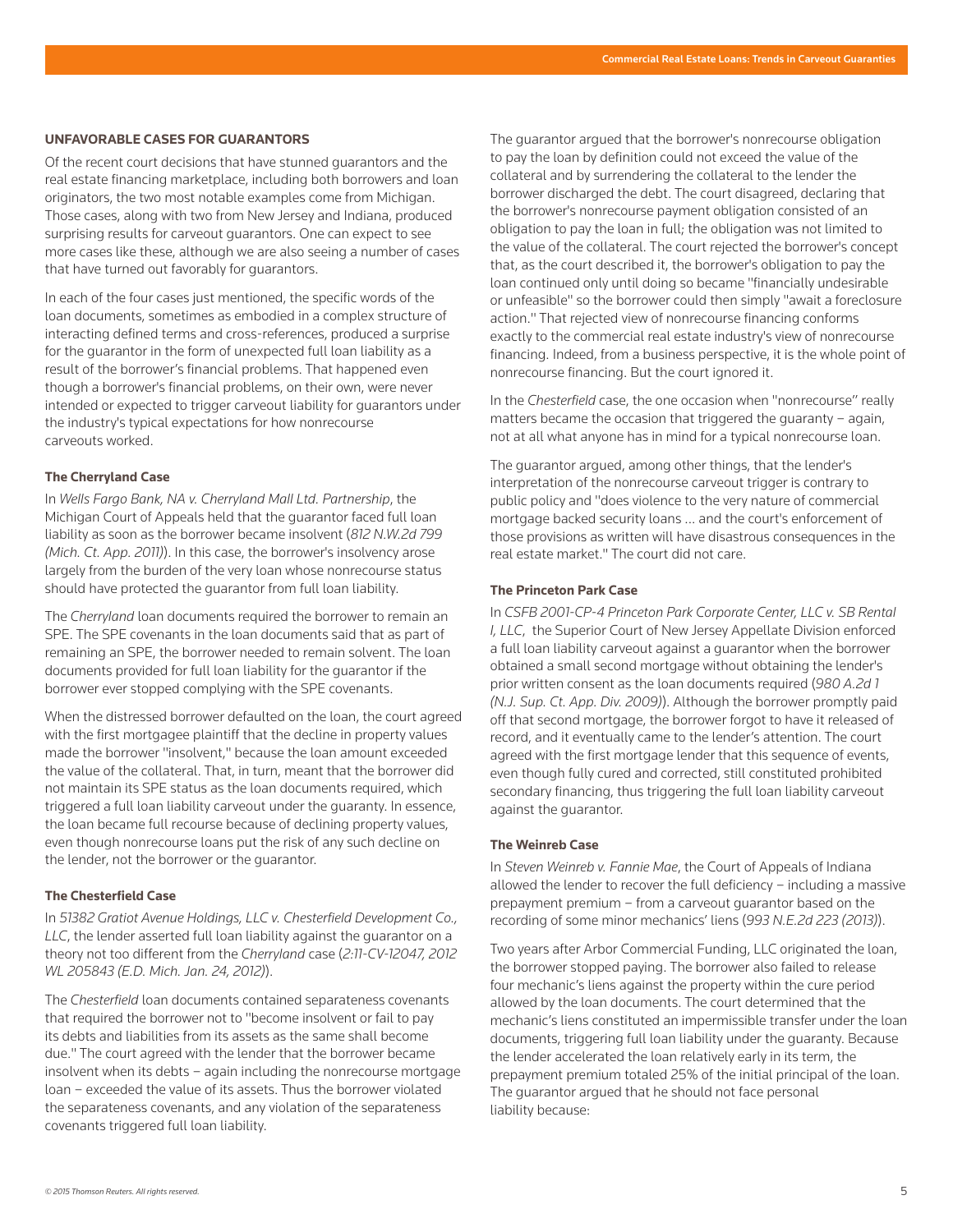- He never read the quaranty because it was too overwhelming and complex.
- The loan documents were ambiguous.
- The nonrecourse carveout provisions and prepayment premium were unenforceable penalties.
- The entire agreement was unconscionable.

The court held that the guarantor had an obligation to read the guaranty and to retain counsel before signing it, if he did not understand it. Also, the court saw no ambiguity, because the loan documents said the borrower's failure to timely remove a mechanic's lien constituted an event of default that triggered full loan liability under the guaranty.

Even though the prepayment premium was approximately 25% of the principal and about 25 times the amount of the mechanics' liens, the court said it was enforceable as liquidated damages, and was covered by the guaranty. The court enforced the prepayment premium because:

- The loan documents included a recitation of consideration.
- The prepayment premium reasonably measured what the lender lost – many years of interest at a higher rate – as a result of the borrower's default and early repayment of the loan.
- $\blacksquare$  By lending to this borrower, the lender lost opportunities to make other loans.

Finally, the court decided that enforcing the guaranty was not unconscionable because the guarantor had significant business experience and the loan documents clearly provided for personal liability under these circumstances.

#### **Reaction from the Michigan and Ohio State Legislatures**

In response to *Cherryland* and *Chesterfield*, the Michigan state legislature easily passed, and the governor signed, all with extraordinary alacrity, legislation called the Nonrecourse Mortgage Loan Act (NMLA) (*Mich. Comp. Laws §§ 445.1591-445.1595 (2012)*). The NMLA expressly prohibits nonrecourse lenders from triggering carveout guaranties based on the borrower's mere insolvency. Though the NMLA became effective on March 29, 2012, it governs both past and future nonrecourse loans. The NMLA does not, however, apply to voluntary bankruptcy filings, including voluntary bankruptcy filings precipitated by insolvency driven by a decline in property values. Thus, voluntary bankruptcy filings can still trigger full loan liability for guarantors in Michigan.

Along similar lines, Ohio promulgated the Legacy Trust Act, effective on March 27, 2013 (*Ohio Rev. Code 1319.07-1319.09*). It virtually tracks Michigan's NMLA, even though no reported Ohio case has produced surprises of the sort found in *Cherryland* and *Chesterfield*.

## **Cherryland II and After**

Nearly six months after the NMLA went into effect, the Supreme Court of Michigan remanded the *Cherryland* case to the state's Court of Appeals to reconsider the issues in light of the new legislation (*493 Mich. 859 (2012)*). On remand, the lender challenged the constitutionality of the NMLA under the Contracts Clause, Due Process Clause, and principles of separation of powers (*835 N.W.2d 593 (2013)*).

The court decided the NMLA did not violate the Contracts Clause, because the NMLA did not cause substantial impairment and the legislature had a significant and legitimate public purpose for the new law, namely preventing the collapse of nonrecourse lending in Michigan.

In response to the lender's due process challenge to the NMLA, the court applied a "rational basis" review, and found no due process violation. The court also cited the legislature's concern that postclosing solvency covenants would prevent developers from qualifying for financing, which could decrease tax revenues.

In its separation of powers argument, the lender argued that, in enacting the NMLA, the legislature essentially commandeered the judiciary's power to interpret carveout guaranties. The court disagreed, saying that no final judgment had been reached because an appeal was still pending when the NMLA became law. Moreover, the Michigan legislature was not directing the outcome of the case, it simply created a law and the court applied the new law.

In *Borman, LLC v. 18718 Borman, LLC*, a Michigan district court reaffirmed the NMLA's constitutionality, rejecting essentially the same three arguments the lender made in the *Cherryland* remand (*2014 WL 943181*). The lender also argued that, by its terms, a nonrecourse loan stops being a nonrecourse loan, and becomes a recourse loan, as soon as the borrower does something that triggers personal liability – so the NMLA would not apply. The court rejected the argument.

## **FAVORABLE CASES FOR GUARANTORS**

Several courts have ruled for the guarantor in the face of extremely technical arguments like those which prevailed in *Cherryland* and *Chesterfield*. In these guarantor-friendly cases, the courts exercised some judgment and recognized the business context of nonrecourse financing and the absurdity of triggering personal liability under circumstances like those of *Cherryland*, *Chesterfield*, *Princeton Park*, and other similar cases.

## **The Plummer Case**

In *GECCMC 2005-C1 Plummer Street Office Ltd. Partnership v. NRFC NNN Holdings, LLC*, a guarantor narrowly escaped a result like those in the *Cherryland*, *Chesterfield* and *Princeton Park* cases (*140 Cal. Rptr. 3d 251 (Cal. Ct. App. 2012)*).

In *Plummer*, the borrower's tenant, Washington Mutual, failed to pay its rent and abandoned the leased premises without the lender's prior consent. The lender said this constituted a prohibited lease termination – and any prohibited lease termination would trigger full loan liability under the governing documents. The trial court granted summary judgment for the lender, but the California Court of Appeals, Second District, reversed that decision, finding for the guarantor.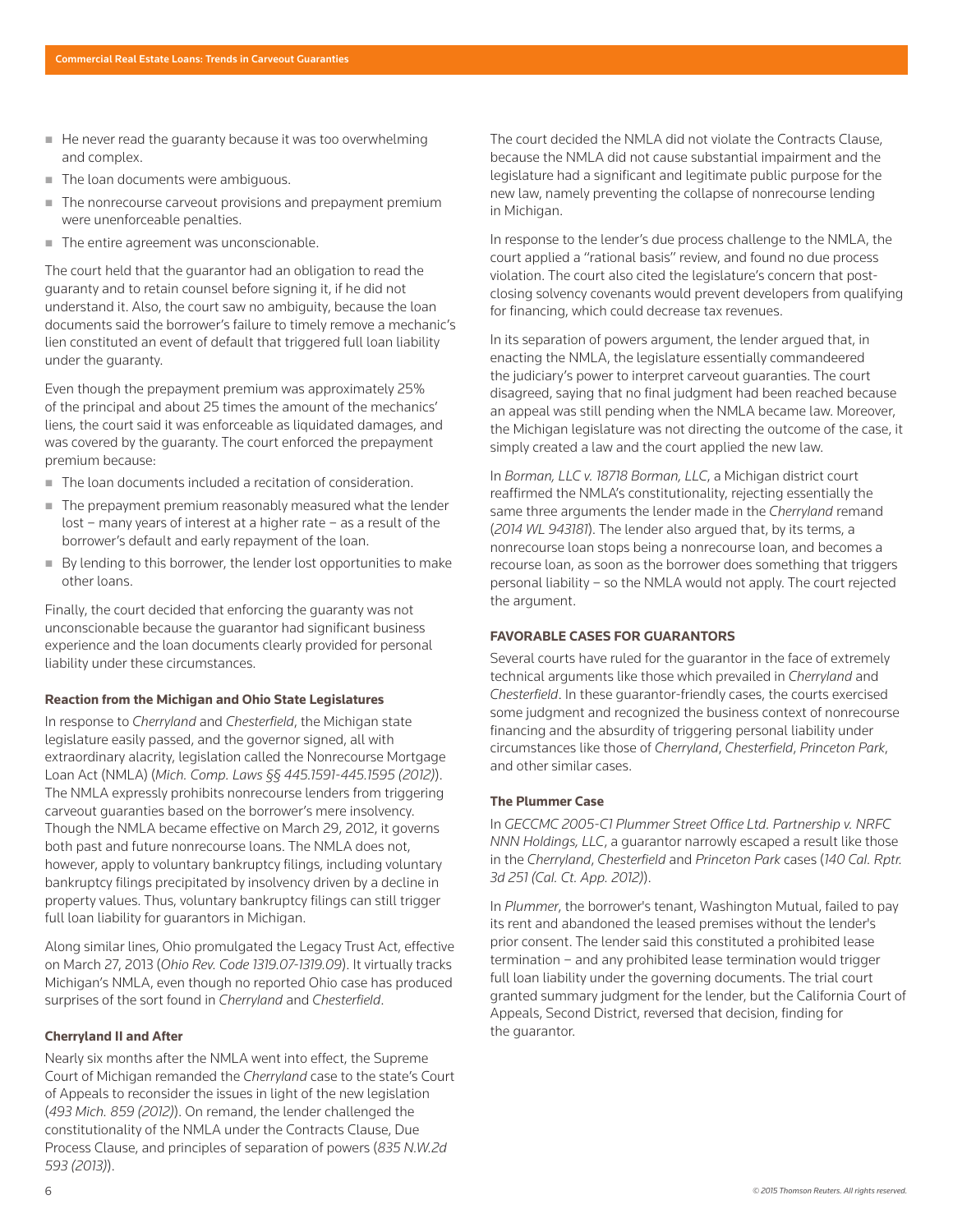The appellate court noted that the lease stated by its terms that it "shall not be terminable for any reason by Lessee." Based on that language, neither the tenant's failure to pay rent nor its abandonment of the leased premises could constitute a termination of the lease. By definition, therefore, no lease termination could have occurred, and hence no event could have occurred that could have triggered full loan liability. The court stated that under California law, the lease did not actually "terminate" unless and until the landlord took certain procedural steps to terminate the lease. The *Plummer* court determined that the landlord never took those steps. Thus the lease never actually terminated and the full loan liability carveout never activated.

This favorable result for the guarantor conformed to industry expectations for how carveout guaranties work, because recourse liability depended, as it should, on the borrower's acts (or failures to act) in terminating (or not terminating) the Washington Mutual lease.

## **The Rincon Case**

In *CP III Rincon Towers, Inc. v. Richard Cohen*, a federal court considered the business context and industry standards for a nonrecourse carveout guaranty given in connection with a loan made to renovate a San Francisco apartment building. The court allowed introduction of evidence to show, among other things, that the parties did not intend the filing of a handful of small liens to trigger full loan liability (*2014 WL 1357323 (SDNY 2014)*).

The lender argued that, by its terms, the guaranty triggered full loan liability if both:

- Certain liens totaling over \$250,000 were filed against the property without the lender's prior written consent; and
- The loan documents required that consent.

The guaranty and loan documents differed on what types of liens required consent, and when the borrower needed to obtain it. Key terms had conflicting and confusing definitions. After disputes arose during property renovation, mechanic's liens, judgment liens and owners' association liens were filed against the property totaling over \$250,000. The lender claimed the liens constituted impermissible transfers, unpermitted indebtedness and voluntary liens under the guaranty, each triggering full loan liability for the guarantor. The court found that the liens were not "voluntary" because the borrower disputed the quality of the work and the amount owed, even though the lender argued that the borrower had enough money to pay the liens but allowed them to be filed, and according to the lender this made them "voluntary."

The guarantor demonstrated that the definitions of "transfer" and "liens" were internally inconsistent within the loan documents, creating ambiguity. The court allowed introduction of extrinsic evidence from the negotiations, showing that all parties intended that the filing of liens of the type at issue here would not trigger full loan liability.

The court also concluded that the loan document provisions on indebtedness did not require the borrower to obtain the lender's consent to incur the indebtedness at issue. The very purpose of the loan was to purchase and renovate a large apartment building, which necessarily required incurring construction costs and other costs to complete. The loan documents did not expressly require lender consent for the borrower to incur association fees or employ contractors, even though both of these actions could create indebtedness. Therefore, these particular actions of the borrower did not trigger full recourse indebtedness under the provisions requiring lender consent to indebtedness.

In the *Rincon* case, the court reached results consistent with industry expectations for nonrecourse financing and the allocation of risks implied in any ordinary nonrecourse loan. At time of writing, the trial court's decision is the subject of an appeal. The author submitted an expert witness report in this case on behalf of the guarantor.

# **The PETRA CRE CDO 2007-1 Case**

In another case that turned out well for the guarantor, a securitized hotel loan began its life as a single \$40 million nonrecourse loan. Later, at the lender's request, the borrower cooperated to split the loan into a nonrecourse mortgage loan and a nonrecourse mezzanine loan. The real property secured the mortgage loan. A pledge of the membership interests in the property owner secured the mezzanine loan. Eventually, a foreclosure of the mortgage loan rendered the security for the mezzanine loan worthless. The holder of the mezzanine loan claimed that the mortgage loan foreclosure sale constituted a prohibited transfer under the mezzanine loan, triggering personal liability for the nonrecourse carveout guarantor under the mezzanine loan. The lender argued that although the mortgage itself was not a prohibited transfer, nothing in the mezzanine loan documents expressly made a mortgage loan foreclosure a permitted transfer (*PETRA CRE CDO 2007-1, Ltd v Morgans Group LLC, 84 A.D.3d 614 (App. Div. 2011)*).

Both the trial court and the appellate court rejected the lender's argument. Instead, both courts concluded in essence that the loan documentation and structure of the mezzanine loan contemplated the possibility of a possible mortgage loan foreclosure. Thus it was part of the risk that the mezzanine lender owned by buying into the deal. It was not an extraneous bad act of the type that could legitimately trigger recourse liability.

Again, the courts reached a result consistent with industry expectations, rejecting the lender's very technical argument based on a strict and narrow interpretation of the words on the page. The New York Court of Appeals refused to hear the lender's appeal of the decision (*17 N.Y.3d 711 (2011)*). The author submitted an expert witness report in this case on behalf of the guarantor.

For a visual depiction of a typical mortgage and mezzanine loan structure see *Checklist, Real Estate Mezzanine Lending Chart (http:// us.practicallaw.com/2-539-3505)*.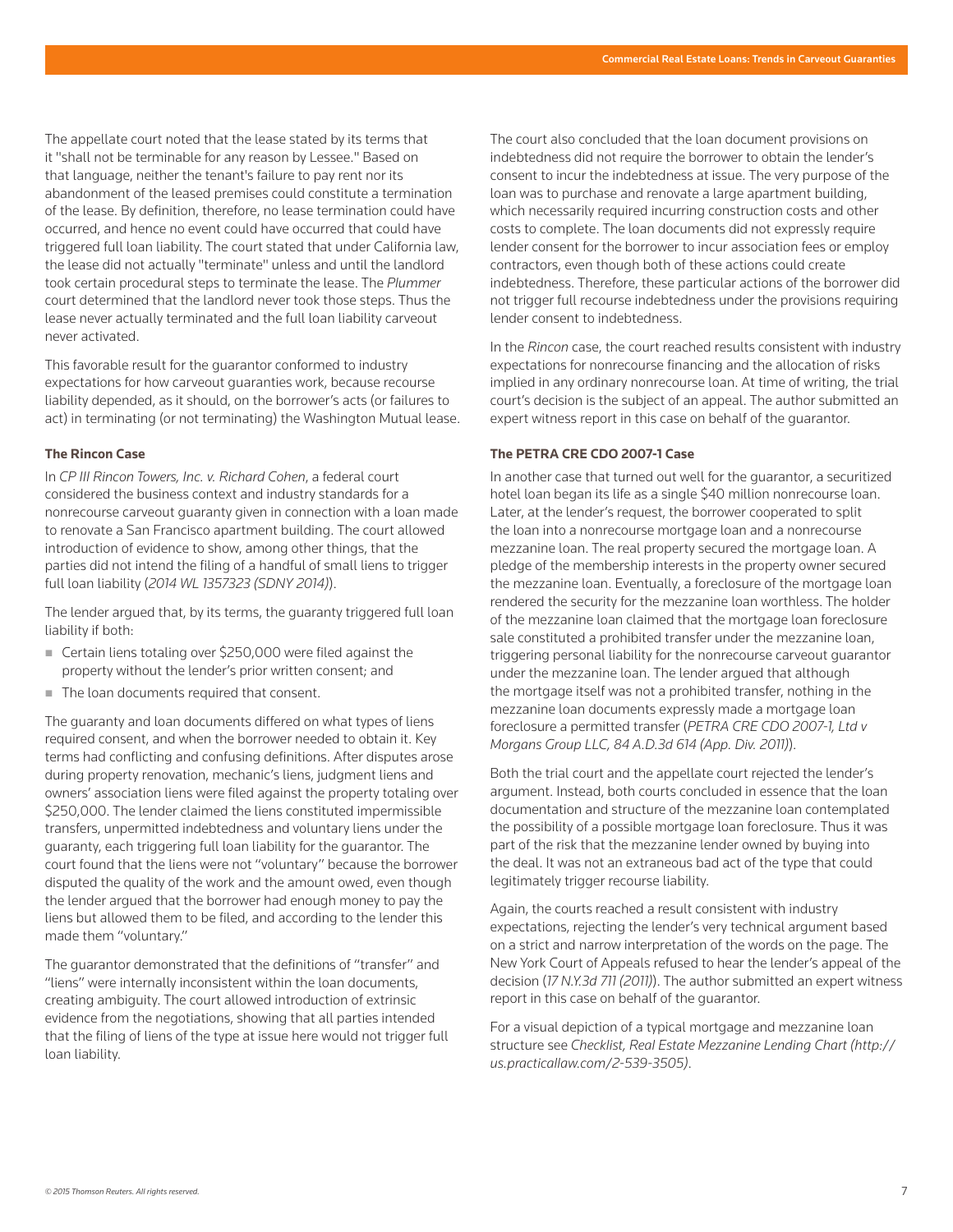#### **The Palm Beach Mall Case**

In a Florida case involving a major regional mall owner, Simon Property Group, L.P. signed a carveout guaranty in connection with a loan secured by the Palm Beach Mall. The lender tried to enforce the carveout guaranty based on three theories (*Wells Fargo Bank, N.A. v. Palm Beach Mall, LLC, 2013 WL 6511651 (Fla. Cir. Ct. 2013)*).

First, the "Special Purpose Entity" covenants required the borrower to remain "solvent." The lender sought summary judgment, arguing that the value of the collateral had dropped below the loan amount, automatically making the borrower insolvent and triggering full personal liability for the guarantor. The court denied summary judgment, saying valuation was a matter of fact. The court also commented that "it is questionable whether Plaintiff would be entitled to summary judgment as a matter of law based on the absence of any case law standing for the proposition that pre-default insolvency triggers the full recourse provisions of the loan." The court footnoted the *Cherryland* and *Chesterfield* cases, noting that no other courts – particularly in New York or Florida – had followed those cases. The court said both cases were "effectively repudiated" by Michigan's NMLA legislation discussed earlier in this article.

Second, the lender argued that the borrower violated the Special Purpose Entity covenants by accepting capital contributions from the guarantor so the borrower could pay its debt service to the lender. These misdeeds, the lender charged, meant that the borrower was not paying its debts from its own funds. The court dismissed the lender's argument as "unpersuasive."

After rejecting the lender's substantive positions on violation of the Single Purpose Entity covenants, and before turning to the lender's third theory of liability, the court took a brief jaunt into legal drafting. The loan agreement defined the term "Special Purpose Entity" – making the borrower liable for breach of "Special Purpose Entity" covenants – but the guaranty triggered full liability only if the borrower failed to maintain its "Single Purpose Entity" status. "Single" is not the same as "Separate," the guarantor argued. The court agreed, effectively destroying a major piece of the carveout guaranty based on sloppiness in the use of a defined term.

The court rejected the lender's argument that the terms "Single" and "Separate" must mean the same thing: "In light of the sophistication of the parties who entered into the Loan Agreement and the Guaranty, the Court finds that the parties knew these terms to have distinct meanings and negotiated their risk accordingly." So, even if the borrower violated the Special Purpose Entity Covenants, that didn't necessarily rise to a violation of the "Single Purpose Entity" requirements – which were not defined at all but, according to the court, were much narrower than "Special Purpose Entity" requirements.

Because "Single" and "Separate" were different words, even if the borrower did violate the "Special Purpose Entity" covenants, the lender could recover only against the borrower, not the guarantor. For another case that likewise turned on drafting, see *Euclid Housing Partners, Ltd. v. Wells Fargo Bank, N.A., 2014 WL 3400624 (Ct. App. Ohio, Eighth Dist. 2014)*, where the Guaranty said the "Borrower" would become fully liable for the loan upon any violation of the single-purpose entity covenants, but didn't directly mention the "Guarantor."

As the third basis to claim full liability against the Palm Beach Mall guarantor, the lender focused on language that made the guarantor personally liable for the whole loan if the borrower committed "gross negligence or willful misconduct." According to the lender, the borrower did exactly that by failing to renew leases and implement its plan to redevelop the mall. The guarantor argued that mere business failures of this type did not "rise to the level of truly culpable conduct" contemplated by the words "gross negligence or willful misconduct." The court agreed with the guarantor, rejecting this claim too.

This third claim made by the lender – reliance on "gross negligence or willful misconduct" to mean almost anything that went wrong with the property – demonstrates that "fraud" and "waste" are not the only words that creative litigation counsel might use to create potential guarantor liability. The lender's efforts to interpret those terms very broadly failed in the *Palm Beach Mall* case, against a backdrop where the court may have had relatively little patience or sympathy for the lender. In some other context, a court might accept a more pro-lender interpretation of "gross negligence or willful misconduct." If a court did that, the lender could claim that practically any violation of the loan documents represents "gross negligence or willful misconduct." Those words may therefore represent another phrase that guarantor's counsel should not automatically accept.

# **PRACTICAL STEPS GIVEN RECENT CASE LAW**

Given the recent case law, guarantors and their counsel must recognize that, if aggressively applied, the convoluted and mutated nonrecourse carveout clauses signed in the pre-2008 boom times may capture far more triggering events than the guarantor, or most likely even the lender, ever anticipated or intended. These cases will force guarantors and their counsel to look at nonrecourse carveouts in a new light. These clauses require ever greater scrutiny, negotiation and fine tuning to assure that tomorrow's guarantors never face surprises of the types described in this Note.

For more information and specific suggestions on negotiation techniques for guarantors and their counsel, see *Practice Note, Commercial Real Estate Loans: Negotiating Carveout Guaranties (http://us.practicallaw.com/2-521-0515)* and *Standard Clauses, Commercial Real Estate Loans: Nonrecourse Carveout Provisions (http://us.practicallaw.com/8-520-8519)*.

In addition, guarantors and their counsel should keep in mind a few more ideas:

## **The Active Voice**

Guarantors and their counsel should remember an old-fashioned grammatical tool for good writers: use the active voice. They should insist that any nonrecourse carveout trigger refer to the borrower's actually causing certain events, rather than the mere occurrence of those events.